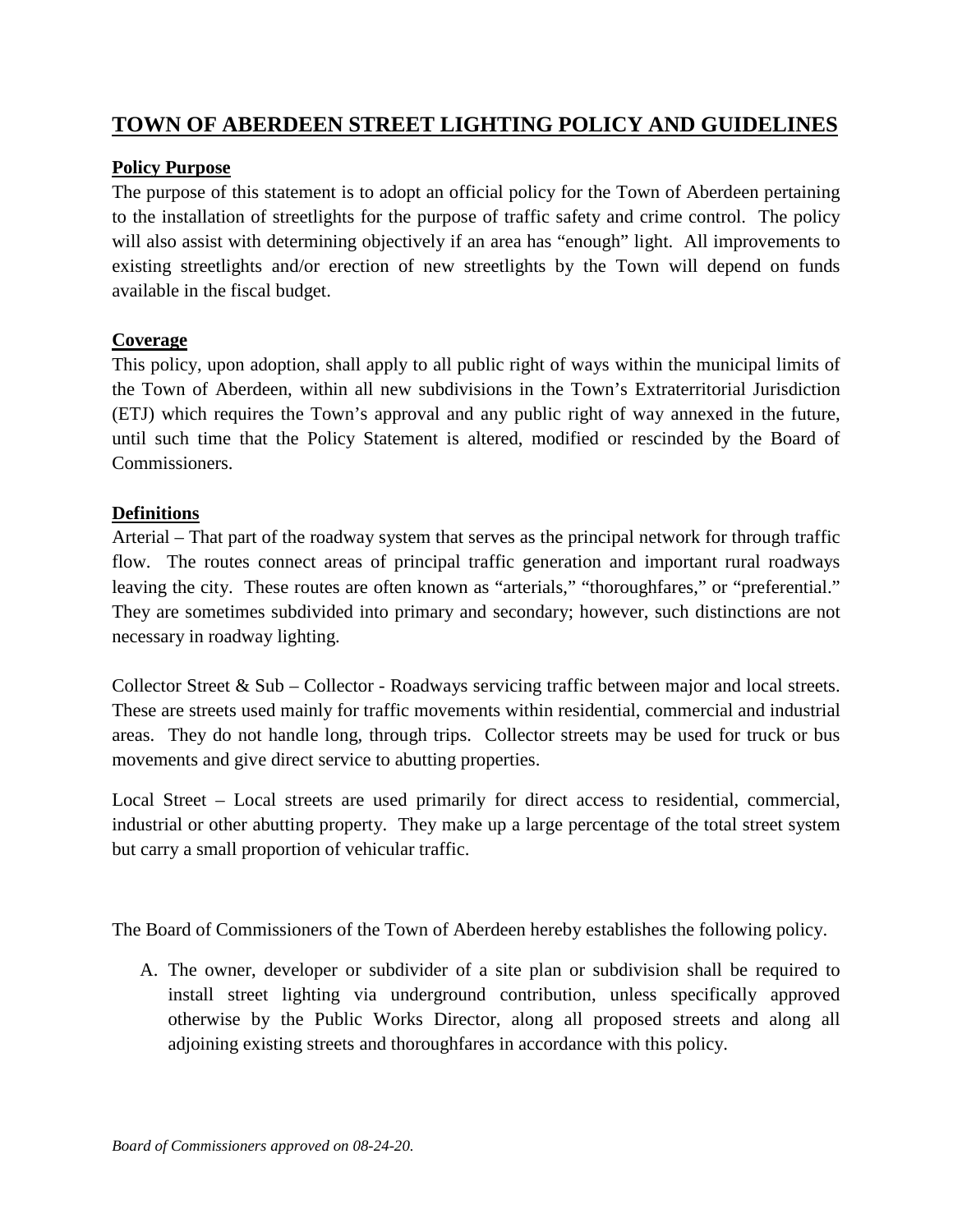All underground and other electrical distribution systems for street lighting within the corporate limits of the Town of Aberdeen and its Extraterritorial Jurisdiction shall be installed according to the following standards:

- 1. Underground service for the light fixtures shall be installed by the developer in conformance with Duke Energy Progress and the Town of Aberdeen standards at the developer's expense.
- 2. The placement of street lighting fixtures in residential areas shall be at each street intersection and at 400 to 600 foot intervals unless:
	- A. The roadway length is less than 400 feet but more than 200 feet in which case a street light will be provided at the end of the street; or
	- B. Where the roadway length is less than 200 feet and a street light is placed at an intersection and no natural features create a problem, no street light will be placed at the end of the roadway; or
	- C. The vertical and horizontal street alignment or natural features necessitate shorter spacing intervals.
- 3. The Town Public Works Director using predetermined criteria such as nighttime Business activity and/or pedestrian activity will determine new project locations. For existing residential or commercial areas to qualify for improvements, the existing lighting area must pose serious safety concerns as determined by the Public Works Director, Chief of Police and Town Manager. For solicited improvements2/3 of the property owners abutting the street must sign a petition requesting upgraded lighting. The petitioners must also agree that existing lights may be moved and trenching may be necessary. Petitions will be accommodated on a first-come, first-served basis, as funds become available.
- 4. The placement of street lighting along major roads, local streets and collector Streets and in non-residential areas shall be in accordance with the latest revision of the illumination Engineering Society's "American National Standard for Roadway Lighting".
- 5. When fiscally possible, a streetlight shall be provided at all street intersections.
	- C. Street light Fixtures shall conform to the following:
		- 1. All fixtures in residential areas shall be 75-Watt LED Lighting standard fixture on fiberglass or existing wooden poles if applicable twenty-five (25) feet in height.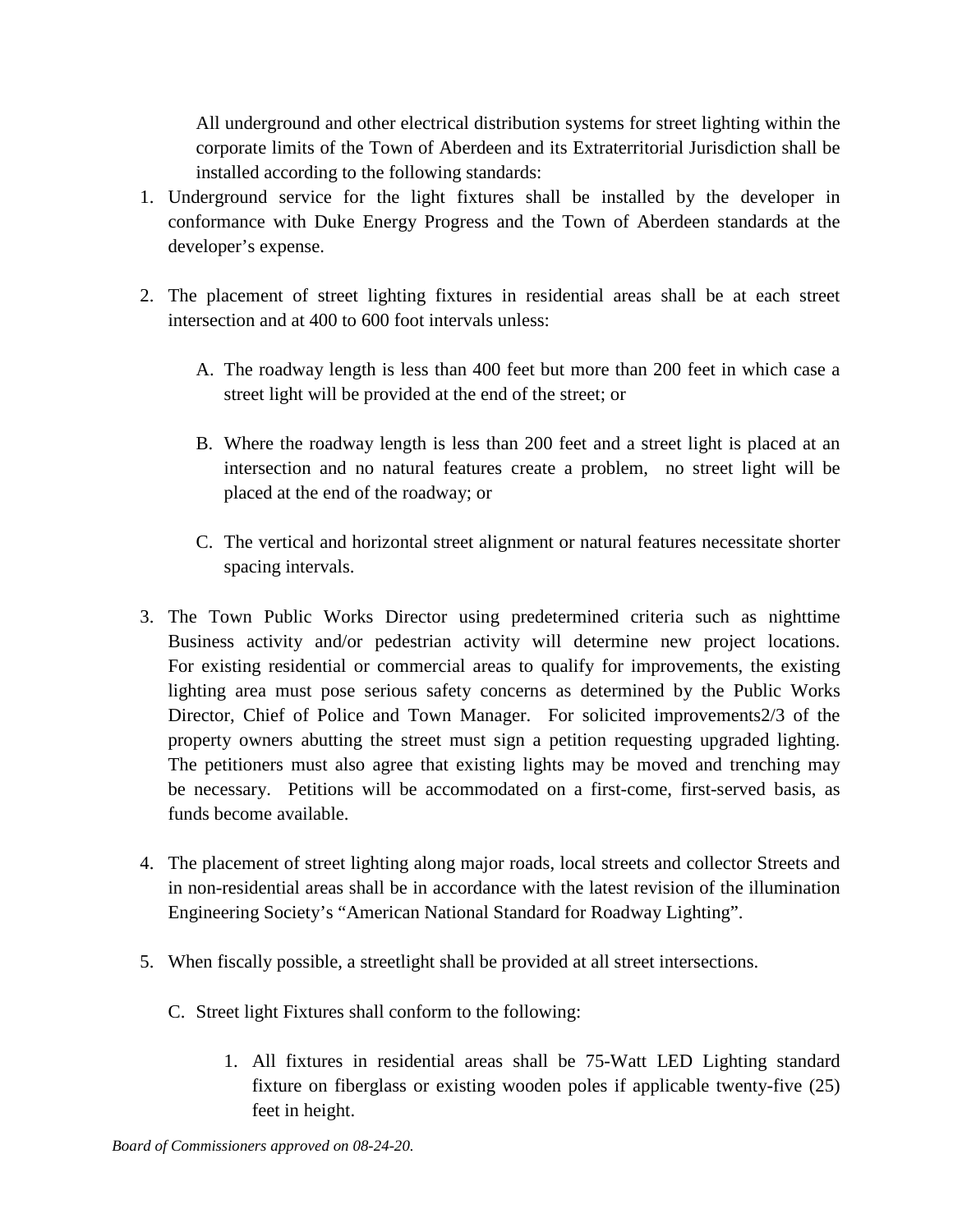- 2. All fixtures along thoroughfares shall be 105 to 150 Watt or 280-Watt LED Lighting standard fixture on fiberglass or existing wooden poles.
- 3. Acceptable fixtures shall be stamped LED fixture except where a developer requests to use decorative or private street lighting (see Section G). If fiberglass poles are not available, exceptions may be made for the use of other special metals, wood poles or decorative metal poles.
- 4. Streetlights will be mounted on existing overhead distribution poles wherever practical.
- D. Authorization for street light installations shall occur at such time as:
	- 1. A developer, through the Town of Aberdeen requests the installation of streetlights prior to the issuance of any Certificate of Occupancy. The developer shall incur a monthly electrical expense billed from Duke Energy Progress equal to the monthly electrical expense incurred by the Town of Aberdeen for each streetlight installed. The developer will be billed by Progress Energy for the period beginning with installation of the streetlight and ending with notification to the Town of Aberdeen by the Developer, of issuance of a Certificate of Occupancy in the immediate area of each street light location.
	- 2. A Certificate of Occupancy is issued in the immediate area of the proposed streetlight location.
	- 3. A Arterial road, local street or collector street is constructed or widened as part of development. Thoroughfares, marginal access streets and collector streets that are constructed or widened by the Town of Aberdeen shall be lighted immediately after construction, dependent on the availability by the Director of Public Works.
- E. Street lighting facilities and streetlights shall be installed by the developer on any roadway, portion of roadway or widening prior to the Town of Aberdeen's acceptance of that roadway for routine maintenance unless otherwise approved by the Director of Public Works.
- F. A developer may request to use decorative or "private" street lighting within a development provided:
	- 1. Street light fixture types and locations must meet the criteria set forth in this policy and must be approved by the Town of Aberdeen.
	- 2. The developer and/or Homeowner's Association shall be responsible for all installation costs and monthly operating costs associated with private streetlights.